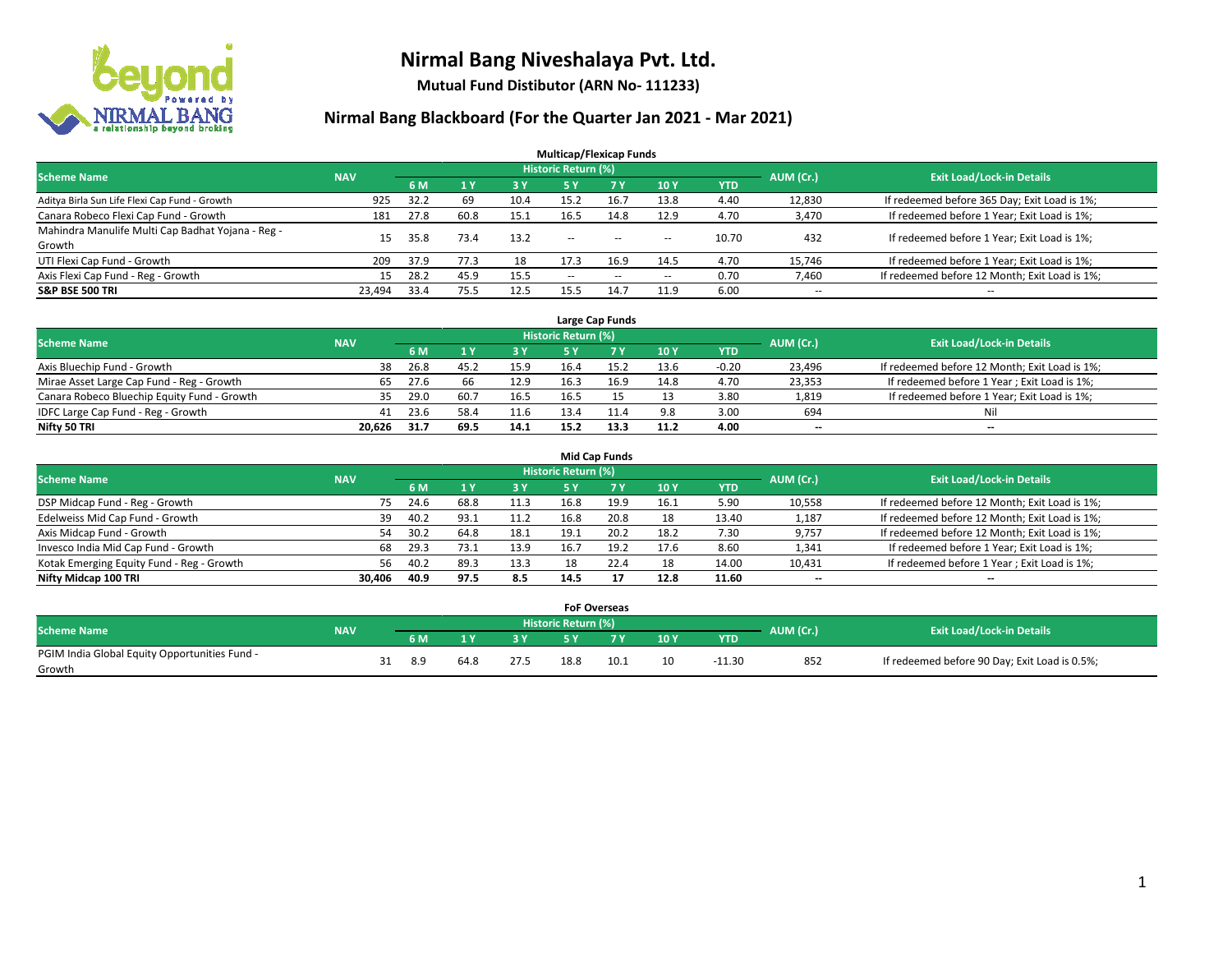

**Mutual Fund Distibutor (ARN No- 111233)**

| Large & Midcap                                   |            |      |                |      |                            |                |      |            |           |                                              |  |  |  |  |
|--------------------------------------------------|------------|------|----------------|------|----------------------------|----------------|------|------------|-----------|----------------------------------------------|--|--|--|--|
| <b>Scheme Name</b>                               | <b>NAV</b> |      |                |      | <b>Historic Return (%)</b> |                |      |            | AUM (Cr.) | <b>Exit Load/Lock-in Details</b>             |  |  |  |  |
|                                                  |            | 6 M  | 1 <sub>V</sub> | 3 Y  | <b>5 Y</b>                 | 7 <sup>V</sup> | 10Y  | <b>YTD</b> |           |                                              |  |  |  |  |
| Mirae Asset Emerging Bluechip Fund - Growth      | 77         | 36.1 | 83.6           | 17.7 | 21.4                       | 24.3           | 22.1 | 9.40       | 15,785    | If redeemed before 1 Year; Exit Load is 1%;  |  |  |  |  |
| Canara Robeco Emerging Equities - Growth         | 128        | 30.8 | 70             | 12.5 | 18.2                       | 22.7           | 19.5 | 6.00       | 7,906     | If redeemed before 1 Year; Exit Load is 1%;  |  |  |  |  |
| Principal Emerging Bluechip Fund - Growth        | 141        | 33.0 | 72.1           |      | 17.4                       | 20.1           | 17.5 | 6.70       | 2,530     | If redeemed before 365 Day; Exit Load is 1%; |  |  |  |  |
| Invesco India Growth Opportunities Fund - Growth | 43         | 24.8 | 57.2           | 10.7 | 14.9                       | 15.1           | 12.8 | 4.10       | 3,660     | If redeemed before 1 Year; Exit Load is 1%;  |  |  |  |  |
| Kotak Equity Opportunities Fund - Reg - Growth   | 160        | 30.3 | 68.9           | 12.9 | 15.8                       | 16.6           | 13.6 | 7.40       | 5,177     | If redeemed before 1 Year; Exit Load is 1%;  |  |  |  |  |
| Tata Large & Mid Cap Fund - Reg - Growth         | 275        | 33.3 | 73.1           | 13.6 | 14.4                       | 15.5           | 13.6 | 8.60       | 2,105     | If redeemed before 365 Day; Exit Load is 1%; |  |  |  |  |
| NIFTY Large Midcap 250 TRI                       | 9,695      | 35.6 | 82.6           | 12.3 | 16.5                       | 16.9           | 13.5 | 8.10       | --        | --                                           |  |  |  |  |

|                                                     |            |                                  |      |      |      | <b>Focused Funds</b> |            |            |        |                                               |
|-----------------------------------------------------|------------|----------------------------------|------|------|------|----------------------|------------|------------|--------|-----------------------------------------------|
| <b>Scheme Name</b>                                  | AUM (Cr.)  | <b>Exit Load/Lock-in Details</b> |      |      |      |                      |            |            |        |                                               |
|                                                     | <b>NAV</b> | 6 M                              |      | 3 Y  | 5 Y  |                      | <b>10Y</b> | <b>YTD</b> |        |                                               |
| Axis Focused 25 Fund - Growth                       | 37         | 30.3                             | 54.9 | 14.2 | 17.8 |                      | $\sim$     | 0.0        | 14,699 | If redeemed before 12 Month; Exit Load is 1%; |
| ICICI Prudential Focused Equity Fund - Ret - Growth | 39         | 29.6                             | 75.4 | 11.6 | 13.1 | 12.3                 | 10.8       | 7.50       | 1,087  | If redeemed before 1 Year; Exit Load is 1%;   |
| SBI Focused Equity Fund - Growth                    | 185        | 31.7                             | 54.6 | 12.8 | 15.9 | 17.9                 | 17         | 5.20       | 13,801 | If redeemed before 1 Year; Exit Load is 1%;   |
| <b>S&amp;P BSE 500 TRI</b>                          | 23.494     | 33.4                             | 75.5 | 12.5 | 15.5 | 14.7                 | 11.9       | 6.00       | $- -$  | $\overline{\phantom{a}}$                      |

| <b>Small Cap Funds</b>             |            |           |                                  |            |      |      |                          |       |       |                                               |  |  |  |
|------------------------------------|------------|-----------|----------------------------------|------------|------|------|--------------------------|-------|-------|-----------------------------------------------|--|--|--|
| <b>Scheme Name</b>                 | <b>NAV</b> | AUM (Cr.) | <b>Exit Load/Lock-in Details</b> |            |      |      |                          |       |       |                                               |  |  |  |
|                                    |            | 6 M       |                                  | <b>3 Y</b> |      |      | 10Y                      | YTD   |       |                                               |  |  |  |
| Axis Small Cap Fund - Reg - Growth | 43         | 31.       |                                  | 16.5       | 18.2 | 21.4 | $\overline{\phantom{a}}$ | 9.00  | 4,165 | If redeemed before 12 Month; Exit Load is 1%; |  |  |  |
| DSP Small Cap Fund - Reg - Growth  | 78         | 33.5      | 102.5                            | 7.9        | 14.2 | 21.8 | 18.3                     | 9.40  | 6,347 | If redeemed before 12 Month; Exit Load is 1%; |  |  |  |
| SBI Small Cap Fund - Growth        | 78         | 36.0      | 93.5                             | 12.2       | 20.4 | 26.7 | 20.9                     | 9.20  | 7,311 | If redeemed before 1 Year; Exit Load is 1%;   |  |  |  |
| Nifty Smallcap 100 TRI             | 9.932      | 41.5      | 126.6                            | 2.2        | 11.9 | 13.5 | 9.9                      | 12.90 | $- -$ | $\overline{\phantom{a}}$                      |  |  |  |

| ELSS Schemes (Tax Saving u/s 80-C)           |            |                                  |                |      |           |            |            |            |        |                          |  |  |  |
|----------------------------------------------|------------|----------------------------------|----------------|------|-----------|------------|------------|------------|--------|--------------------------|--|--|--|
| <b>Scheme Name</b>                           | AUM (Cr.)  | <b>Exit Load/Lock-in Details</b> |                |      |           |            |            |            |        |                          |  |  |  |
|                                              | <b>NAV</b> | 6 M                              | 1 <sup>1</sup> | 3 Y  | <b>5Y</b> | <b>7 Y</b> | <b>10Y</b> | <b>YTD</b> |        |                          |  |  |  |
| Aditya Birla Sun Life Tax Relief 96 - Growth | 38         | 21.7                             | 53.7           |      | 13.1      | 16         | 13.3       | 2.40       | 13,428 | Nil                      |  |  |  |
| Axis Long Term Equity Fund - Growth          | 60         | 33.0                             | 54.4           | 14.7 | 15.9      | 18         | 17.4       | 1.50       | 27,216 | Nil                      |  |  |  |
| Canara Robeco Equity Tax Saver Fund - Growth | 93         | 31.0                             | 71.6           | 17.5 | 17.2      | 16.3       | 13.9       | 6.80       | 1,725  | Nil                      |  |  |  |
| Invesco India Tax Plan - Growth              | 66         | 27.1                             | 61.1           | 12.2 | 15.1      | 16.7       | 14.6       | 4.00       | 1,461  | Nil                      |  |  |  |
| Mirae Asset Tax Saver Fund - Reg - Growth    | 25         | 34.8                             | 83.8           | 17.1 | 21.4      | $\sim$     | $\!-$      | 8.40       | 6,351  | Nil                      |  |  |  |
| S&P BSE 200 TRI                              | 7.555      | 32.9                             | 73             | 13.3 | 15.6      | 14.6       | 11.9       | 5.40       | $- -$  | $\overline{\phantom{a}}$ |  |  |  |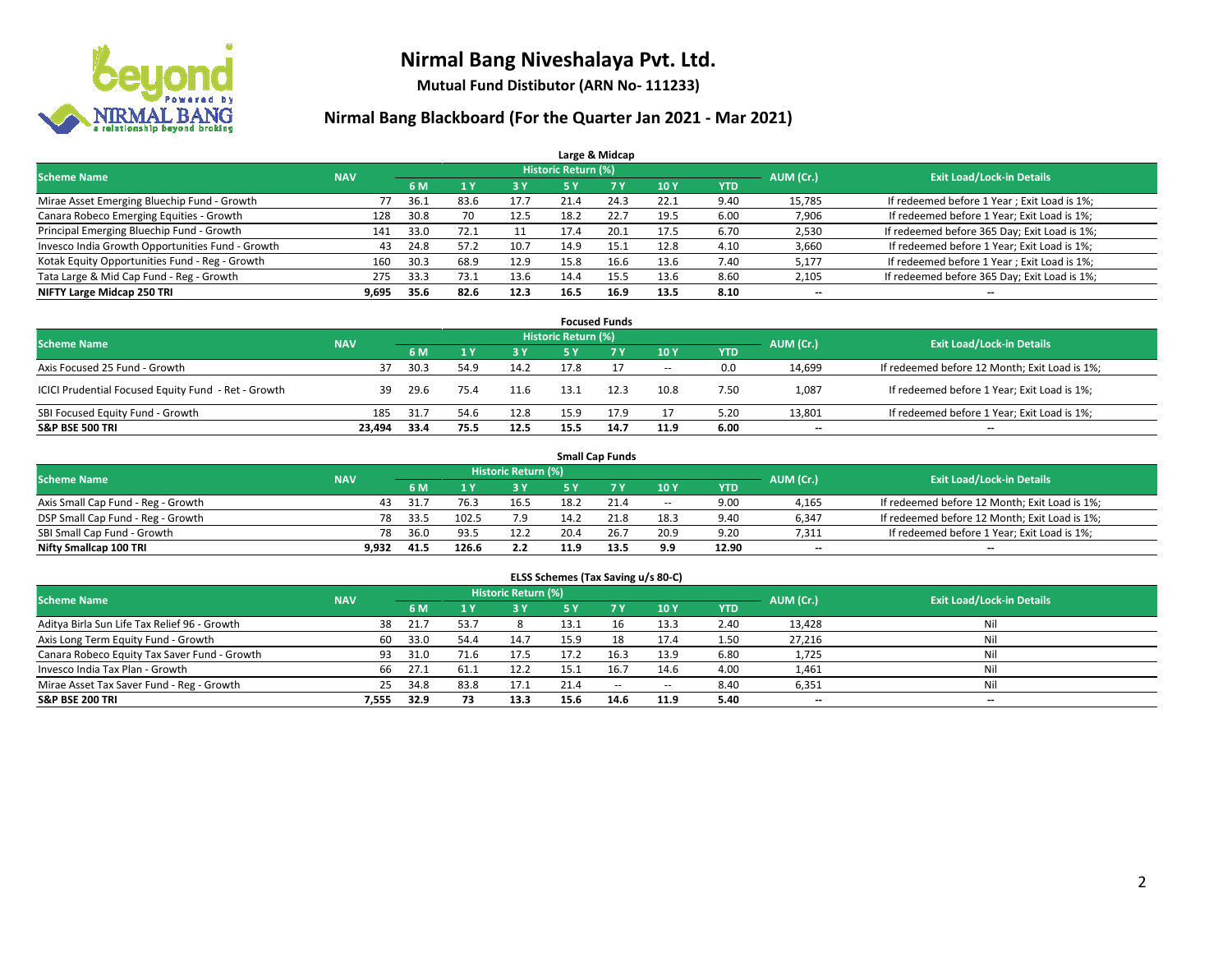

**Mutual Fund Distibutor (ARN No- 111233)**

| <b>Solution Oriented</b>                                  |            |      |      |                            |      |      |                          |            |           |                                               |  |  |  |
|-----------------------------------------------------------|------------|------|------|----------------------------|------|------|--------------------------|------------|-----------|-----------------------------------------------|--|--|--|
| <b>Scheme Name</b>                                        | <b>NAV</b> |      |      | <b>Historic Return (%)</b> |      |      |                          |            | AUM (Cr.) | <b>Exit Load/Lock-in Details</b>              |  |  |  |
|                                                           |            | 6 M  | 1Y   | 3 Y                        | 5 Y  | 7Y   | 10Y                      | <b>YTD</b> |           |                                               |  |  |  |
| <b>HDFC Childrens Gift Fund</b>                           | 153        | 22.7 | 56.4 | 10.6                       | 13.7 | 14.3 | 14                       | 4.20       | 4,234     | Nil                                           |  |  |  |
| Tata Retirement Savings Fund - Moderate Plan - Reg        | 37         | 16.2 | 46.9 | 8.9                        | 13.7 | 16.5 | $\sim$                   | 1.50       | 1,334     | If redeemed before 61 Month; Exit Load is 1%; |  |  |  |
| Tata Retirement Savings Fund - Progressive Plan -<br>Reg  | 36         | 18.4 | 53.6 | 9.5                        | 15.4 | 16.4 | $\sim$                   | 2.00       | 977       | If redeemed before 61 Month; Exit Load is 1%; |  |  |  |
| Tata Retirement Savings Fund - Reg - Conservative<br>Plan | 23         | 6.5  | 19.3 | 7.5                        | 9.2  | 9.9  | $\overline{\phantom{a}}$ | 0.20       | 164       | If redeemed before 61 Month; Exit Load is 1%; |  |  |  |
| <b>S&amp;P BSE 200 TRI</b>                                | 7,555      | 32.9 | 73   | 13.3                       | 15.6 | 14.6 | 11.9                     | 5.40       | --        | $\hspace{0.05cm}$                             |  |  |  |

|                                                    |            |      |      |                     |      | <b>Index Fund</b> |      |            |           |                                               |
|----------------------------------------------------|------------|------|------|---------------------|------|-------------------|------|------------|-----------|-----------------------------------------------|
| <b>Scheme Name</b>                                 | <b>NAV</b> |      |      | Historic Return (%) |      |                   |      |            | AUM (Cr.) | <b>Exit Load/Lock-in Details</b>              |
|                                                    |            | 6 M  |      | 3 Y                 | 5 Y  | 7Y                | 10Y  | <b>YTD</b> |           |                                               |
| HDFC Index Fund-NIFTY 50 Plan                      | 133        | 31.4 | 68.6 | 13.4                | 14.6 | 12.8              | 10.5 | 3.90       | 2,577     | If redeemed before 3 Day; Exit Load is 0.25%; |
| ICICI Prudential Nifty Next 50 Index Fund - Growth | 30         | 28.0 | 65.2 | 5.7                 | 13.1 | 14.6              | 11.9 | 4.30       | 1,008     | Nil                                           |
| UTI Nifty Index Fund - Growth                      | 96         | 31.6 | 69.1 | 13.6                | 14.8 | 12.8              | 10.6 | 4.00       | 3,292     | Nil                                           |
| Nifty 50 TRI                                       | 20.626     | 31.7 | 69.5 | 14.1                | 15.2 | 13.3              | 11.2 | 4.00       | $- -$     | $\overline{\phantom{a}}$                      |

|                                       |            |      |      |                            |      | <b>Contra/Value Fund</b> |      |      |           |                                             |
|---------------------------------------|------------|------|------|----------------------------|------|--------------------------|------|------|-----------|---------------------------------------------|
| <b>Scheme Name</b>                    | <b>NAV</b> |      |      | <b>Historic Return (%)</b> |      |                          |      |      | AUM (Cr.) | <b>Exit Load/Lock-in Details</b>            |
|                                       |            | 6 M  |      | 3 Y                        |      | 7 V                      | 10Y  | YTD  |           |                                             |
| Invesco India Contra Fund - Growth    | 62         | 29.4 | 70.2 | 11.8                       | 16.8 | 18.3                     | 14.8 | 5.00 | 6,431     | If redeemed before 1 Year; Exit Load is 1%; |
| UTI Value Opportunities Fund - Growth | 82         | 33.8 | 74.8 | 12.8                       | 13.7 |                          | 11.8 | 6.40 | 5.441     | If redeemed before 1 Year; Exit Load is 1%; |
| <b>S&amp;P BSE 500 TRI</b>            | 23.494     | 33.4 | 75.5 | 12.5                       | 15.5 | 14.7                     | 11.9 | 6.00 | $- -$     | $- -$                                       |

| Sector/Thematic                                                           |            |      |       |                            |      |      |      |            |           |                                               |  |  |  |
|---------------------------------------------------------------------------|------------|------|-------|----------------------------|------|------|------|------------|-----------|-----------------------------------------------|--|--|--|
| <b>Scheme Name</b>                                                        | <b>NAV</b> |      |       | <b>Historic Return (%)</b> |      |      |      |            | AUM (Cr.) | <b>Exit Load/Lock-in Details</b>              |  |  |  |
|                                                                           |            | 6 M  | 4v    | 3 Y                        | 5 Y  | 7Y   | 10Y  | <b>YTD</b> |           |                                               |  |  |  |
| Canara Robeco Consumer Trends Fund - Reg -<br>Growth                      | 55.        | 31.8 | 63    | 15.5                       | 19.1 | 18.5 | 15.2 | 6.60       | 549       | If redeemed before 1 Year; Exit Load is 1%;   |  |  |  |
| Mirae Asset Great Consumer Fund - Growth                                  | 44         | 26.0 | 58.2  | 11.5                       | 16.9 | 16.4 | --   | 5.80       | 1.140     | If redeemed before 1 Year; Exit Load is 1%;   |  |  |  |
| <b>ICICI Prudential Technology Fund - Growth</b>                          | 107        | 32.7 | 131.4 | 28.1                       | 21   | 19.7 | 19   | 8.00       | 1,580     | If redeemed before 15 Day; Exit Load is 1%;   |  |  |  |
| Nippon India Pharma Fund - Growth                                         | 243        | 9.4  | 77.5  | 22.4                       | 13.1 | 15.9 | 16.6 | $-3.80$    | 4,159     | If redeemed before 1 Month; Exit Load is 1%;  |  |  |  |
| BNP Paribas India Consumption Fund - Reg - Growth                         | 16         | 28.7 | 50.6  | $\overline{\phantom{a}}$   |      |      | --   | 5.70       | 682       | If redeemed before 12 Month; Exit Load is 1%; |  |  |  |
| ICICI Prudential Banking and Financial Services Fund -<br>Retail - Growth | 72         | 47.7 | 73.4  | 8.2                        | 17.7 | 17.5 | 14.4 | 8.90       | 3,592     | If redeemed before 15 Day; Exit Load is 1%;   |  |  |  |
| <b>S&amp;P BSE 500 TRI</b>                                                | 23.494     | 33.4 | 75.5  | 12.5                       | 15.5 | 14.7 | 11.9 | 6.00       | --        | --                                            |  |  |  |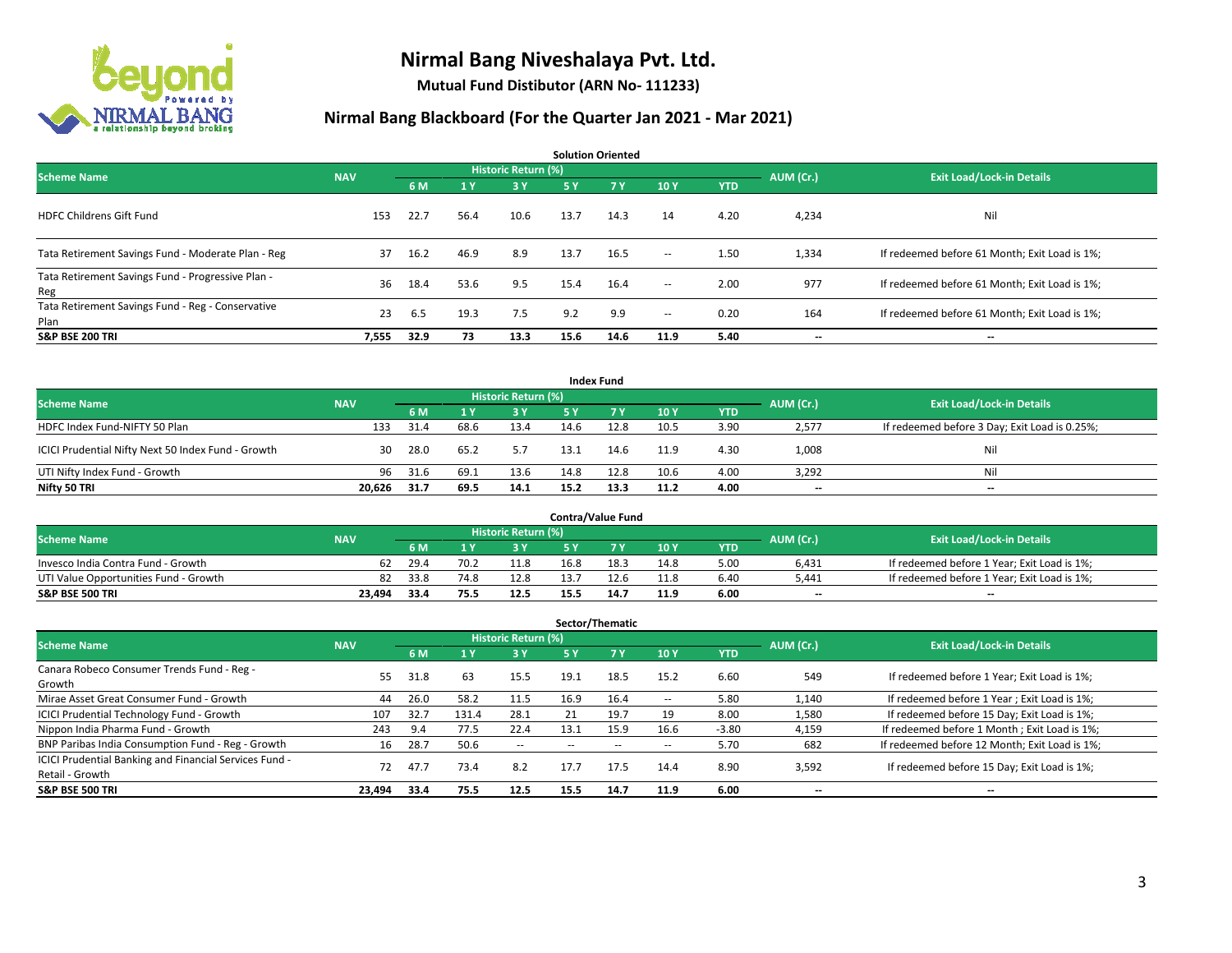

**Mutual Fund Distibutor (ARN No- 111233)**

| <b>Dynamic Asset Allocation Funds</b>                      |            |      |      |                            |            |           |       |            |                          |                                               |  |  |  |
|------------------------------------------------------------|------------|------|------|----------------------------|------------|-----------|-------|------------|--------------------------|-----------------------------------------------|--|--|--|
| <b>Scheme Name</b>                                         | <b>NAV</b> |      |      | <b>Historic Return (%)</b> |            |           |       |            | AUM (Cr.)                | <b>Exit Load/Lock-in Details</b>              |  |  |  |
|                                                            |            | 6 M  |      | 73 Y                       | <b>5 Y</b> | <b>7Y</b> | 10Y   | <b>YTD</b> |                          |                                               |  |  |  |
| ICICI Prudential Balanced Advantage Fund - Reg -<br>Growth | 44         | 17.7 | 44.5 | 10.1                       | 11.7       | 12.1      | 12.5  | 3.40       | 29,912                   | If redeemed before 1 Year; Exit Load is 1%;   |  |  |  |
| Nippon India Balanced Advantage Fund - Growth              | 109        | 17.8 | 38.4 | 9.8                        | 12.3       | 12.3      | 10.7  | 3.70       | 3,081                    | If redeemed before 12 Month; Exit Load is 1%; |  |  |  |
| Edelweiss Balanced Advantage Fund - Growth                 | 31         | 18.6 | 40.9 | 12.7                       | 11.7       | 12.4      |       | 3.20       | 2,940                    | If redeemed before 365 Day; Exit Load is 1%;  |  |  |  |
| Kotak Balanced Advantage Fund - Reg - Growth               | 13         | 12.8 | 42.3 | $\sim$                     | --         | $\sim$    | $\!-$ | 2.60       | 7,001                    | If redeemed before 1 Year; Exit Load is 1%;   |  |  |  |
| NIFTY 50 Hybrid Composite Debt 65:35 Index                 | 12.666     | 21.1 | 47.9 | 13.2                       | 13.2       | 12.3      | 10.7  | 2.50       | $\overline{\phantom{a}}$ | $- -$                                         |  |  |  |

| <b>Hybrid Aggressive</b>                        |            |       |        |                     |      |        |        |            |           |                                               |  |  |  |
|-------------------------------------------------|------------|-------|--------|---------------------|------|--------|--------|------------|-----------|-----------------------------------------------|--|--|--|
| <b>Scheme Name</b>                              | <b>NAV</b> |       |        | Historic Return (%) |      |        |        |            | AUM (Cr.) | <b>Exit Load/Lock-in Details</b>              |  |  |  |
|                                                 |            | 6 M   |        | 3 Y                 |      |        | 10Y    | <b>YTD</b> |           |                                               |  |  |  |
| Canara Robeco Equity Hybrid Fund - Growth       | 209        | 21.9  | 46.∠   | 13.2                | 14.4 |        | 13.4   | 3.70       | 4,565     | If redeemed before 1 Year; Exit Load is 1%;   |  |  |  |
| SBI Equity Hybrid Fund - Growth                 | 171        | -24.5 | $44 -$ | 11.8                | 12.9 |        | 13.2   | 3.90       | 36.765    | If redeemed before 12 Month; Exit Load is 1%; |  |  |  |
| Mirae Asset Hybrid - Equity Fund - Reg - Growth | 19         | 23.4  |        | 12.3                | 14.1 | $\sim$ | $\sim$ | 4.30       | 4.714     | If redeemed before 1 Year; Exit Load is 1%;   |  |  |  |
| NIFTY 50 Hybrid Composite Debt 65:35 Index      | 12.666     | 21.1  | 47.9   | 13.2                | 13.2 | 12.3   | 10.7   | 2.50       | $-$       | $- -$                                         |  |  |  |

| Gold                                    |            |         |       |                     |     |     |       |          |                          |                                                                  |  |  |  |  |
|-----------------------------------------|------------|---------|-------|---------------------|-----|-----|-------|----------|--------------------------|------------------------------------------------------------------|--|--|--|--|
| <b>Scheme Name</b>                      | <b>NAV</b> |         |       | Historic Return (%) |     |     |       |          | AUM (Cr.)                | <b>Exit Load/Lock-in Details</b>                                 |  |  |  |  |
|                                         |            | 6 M     |       | 3 Y                 | 5 Y |     | 10Y   | YTD      |                          |                                                                  |  |  |  |  |
| <b>HDFC Gold Fund - Growth</b>          | 14         | $-11.5$ |       |                     |     | 4.8 | $\!-$ | $-11.20$ | 1,082                    | If redeemed before 6 Months; Exit Load is 2%; If redeemed bet. 6 |  |  |  |  |
|                                         |            |         |       |                     |     |     |       |          |                          | Months to 12 Months; Exit Load is 1%;                            |  |  |  |  |
| Kotak Gold Fund - Reg - Growth          | 18         | $-11.2$ |       | 12.7                | 8.6 |     | 6.3   | $-10.90$ | 808                      | If redeemed before 1 Year; Exit Load is 1%;                      |  |  |  |  |
| Nippon India Gold Savings Fund - Growth | 18         | $-11.2$ |       | 11.6                |     |     | 6.1   | -11.40   | 1,275                    | If redeemed before 15 Day; Exit Load is 1%;                      |  |  |  |  |
| <b>Prices of Gold</b>                   | 44.569     | $-10.1$ | $- -$ | 13.1                | 8.9 | 6.4 | 7.9   | $-10.90$ | $\overline{\phantom{a}}$ | --                                                               |  |  |  |  |

| <b>Arbitrage Fund</b>                      |            |    |      |     |                     |  |     |                          |            |           |                                                 |  |  |
|--------------------------------------------|------------|----|------|-----|---------------------|--|-----|--------------------------|------------|-----------|-------------------------------------------------|--|--|
| <b>Scheme Name</b>                         | <b>NAV</b> |    |      |     | Historic Return (%) |  |     |                          |            | AUM (Cr.) | <b>Exit Load/Lock-in Details</b>                |  |  |
|                                            |            |    | 1 M  | 3 M | 6 M                 |  |     | 3 Y                      | <b>YTD</b> |           |                                                 |  |  |
| IDFC Arbitrage Fund - Reg - Growth         |            | 26 | -3.9 |     | 3.1                 |  | 4.6 |                          | 3.10       | 6,965     | If redeemed before 1 Month; Exit Load is 0.25%; |  |  |
| Kotak Equity Arbitrage Fund - Reg - Growth |            | 29 |      | 3.9 | 3.4                 |  |     | 5.4                      | 3.60       | 16,362    | If redeemed before 30 Day; Exit Load is 0.25%;  |  |  |
| Tata Arbitrage Fund - Reg - Growth         |            |    | 4.b  |     | 3.4                 |  | 5.4 | $\overline{\phantom{a}}$ | 3.30       | 4,071     | If redeemed before 30 Day; Exit Load is 0.25%;  |  |  |
| Nippon India Arbitrage Fund - Growth       |            |    |      | 3.6 | 3.2                 |  | 4.9 | 5.4                      | 3.30       | 9,936     | If redeemed before 1 Month; Exit Load is 0.25%; |  |  |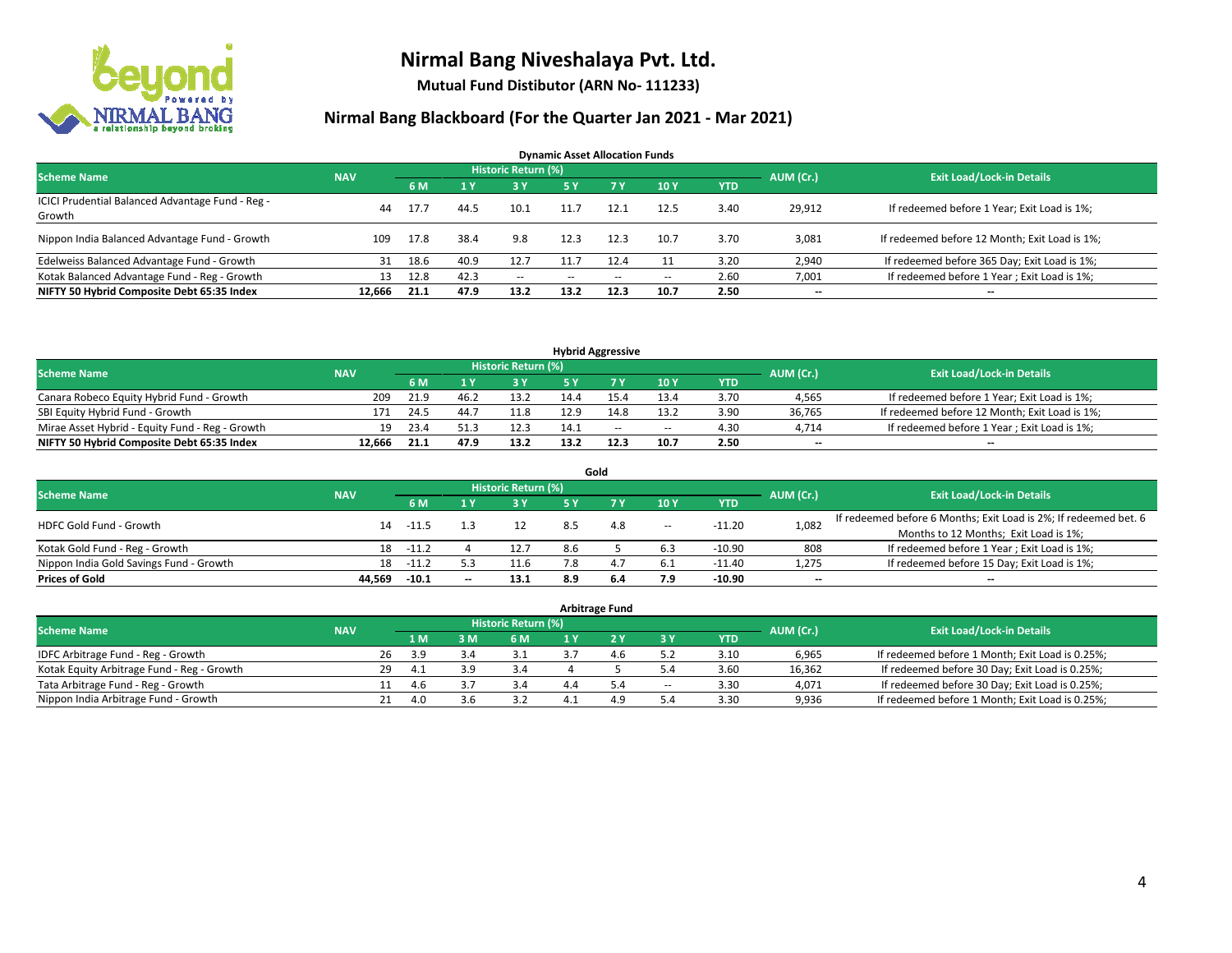

**Mutual Fund Distibutor (ARN No- 111233)**

| <b>Overnight Fund</b>                          |                          |     |     |                            |     |              |                          |                          |           |                                  |  |  |  |  |
|------------------------------------------------|--------------------------|-----|-----|----------------------------|-----|--------------|--------------------------|--------------------------|-----------|----------------------------------|--|--|--|--|
| <b>Scheme Name</b>                             | <b>NAV</b>               |     |     | <b>Historic Return (%)</b> |     |              | <b>YTM</b>               | Avg                      | AUM (Cr.) | <b>Exit Load/Lock-in Details</b> |  |  |  |  |
|                                                |                          | 1W  | 2 W | l M                        | 3 M | $\sqrt{1}$ Y |                          | <b>Maturity</b>          |           |                                  |  |  |  |  |
| IDFC Overnight Fund - Reg - Growth             | 1,094                    | 3.1 |     |                            | 2.9 | 2.8          | 3.21                     | 0.00                     | 1,446     | Nil                              |  |  |  |  |
| Tata Overnight Fund - Reg - Growth             | 1,083                    | 3.1 | 3.1 | 3.1                        | 2.9 | 2.9          | 3.24                     | 0.01                     | 1,146     | Nil                              |  |  |  |  |
| SBI Overnight Fund - Growth                    | 3,318                    | 3.1 | 3.1 | 3.1                        |     | 2.9          | 3.24                     | 0.00                     | 10,802    | Nil                              |  |  |  |  |
| ICICI Prudential Overnight Fund - Reg - Growth | 111                      | 3.1 |     |                            | 2.9 | 2.9          | 3.23                     |                          | 10,066    | Nil                              |  |  |  |  |
| Nippon India Overnight Fund - Reg - Growth     | 110                      | 3.1 |     |                            | 2.9 | 2.9          | 3.21                     | 0.00                     | 4,748     | Nil                              |  |  |  |  |
| <b>CRISIL Liquid Fund Index</b>                | $\overline{\phantom{a}}$ | 4.0 | 3.9 | 3.6                        |     | 4.3          | $\overline{\phantom{a}}$ | $\overline{\phantom{a}}$ | $- -$     | $-$                              |  |  |  |  |

| <b>Liauid Funds</b>                              |            |     |            |                     |    |     |                          |                          |           |                                  |  |  |  |
|--------------------------------------------------|------------|-----|------------|---------------------|----|-----|--------------------------|--------------------------|-----------|----------------------------------|--|--|--|
| <b>Scheme Name</b>                               | <b>NAV</b> |     |            | Historic Return (%) |    |     | <b>YTM</b>               | Avg                      | AUM (Cr.) | <b>Exit Load/Lock-in Details</b> |  |  |  |
|                                                  |            | 1 W | <b>2 W</b> | 1 M                 | зM |     |                          | <b>Maturity</b>          |           |                                  |  |  |  |
| Aditya Birla Sun Life Liquid Fund - Reg - Growth | 329        | 3.8 |            |                     |    |     | 3.34                     | 0.08                     | 33,604    | *Ref Footnote                    |  |  |  |
| ICICI Prudential Liquid Fund - Reg - Growth      | 303        | 3.8 |            | 3.2                 |    |     | 3.37                     | 0.10                     | 42,470    | *Ref Footnote                    |  |  |  |
| Kotak Liquid Fund - Reg - Growth                 | 4,139      | 4.0 |            |                     |    | ιq  | 3.28                     | 0.07                     | 27,602    | *Ref Footnote                    |  |  |  |
| Nippon India Liquid Fund - Growth                | 4,995      | 4.0 |            |                     |    |     | 3.25                     | 0.07                     | 23,879    | *Ref Footnote                    |  |  |  |
| Mahindra Manulife Liquid Fund - Reg - Growth     | 1,329      | 3.9 |            | 3.3                 |    |     | 3.32                     | 0.05                     | 1,462     | *Ref Footnote                    |  |  |  |
| <b>CRISIL Liquid Fund Index</b>                  | $- -$      | 4.0 | 3.9        | 3.6                 |    | 4.3 | $\overline{\phantom{a}}$ | $\overline{\phantom{a}}$ | $- -$     | $\overline{\phantom{a}}$         |  |  |  |

| <b>Ultra Short Fund</b>                           |            |     |     |                            |     |              |                          |                          |                          |                                  |  |  |  |
|---------------------------------------------------|------------|-----|-----|----------------------------|-----|--------------|--------------------------|--------------------------|--------------------------|----------------------------------|--|--|--|
| <b>Scheme Name</b>                                | <b>NAV</b> |     |     | <b>Historic Return (%)</b> |     |              | <b>YTM</b>               | Avg                      | AUM (Cr.)                | <b>Exit Load/Lock-in Details</b> |  |  |  |
|                                                   |            | 1 M | sм  | 6 M                        | 1 Y | $\sqrt{3}$ Y |                          | <b>Maturity</b>          |                          |                                  |  |  |  |
| HDFC Ultra Short Term Fund - Reg - Growth         | 12         | 4.3 | 3.4 |                            | 6.9 | $\sim$       | 3.92                     | 0.42                     | 18,426                   | Nil                              |  |  |  |
| ICICI Prudential Ultra Short Term Fund - Growth   | 22         | 4.4 |     | 4.6                        |     |              | 4.91                     | 0.43                     | 8,853                    | Nil                              |  |  |  |
| UTI Ultra Short Term Fund - Growth                | 3,257      | 3.3 |     |                            |     | 4.9          | 4.08                     | 0.34                     | 2,402                    | Nil                              |  |  |  |
| Aditya Birla Sun Life Savings Fund - Reg - Growth | 422        | 4.8 | 3.3 | 4.3                        |     | 7.4          | 4.19                     | 0.52                     | 17,086                   | Nil                              |  |  |  |
| <b>NIFTY Ultra Short Duration Debt Index</b>      | 4.257      | 3.8 |     | 3.9                        | 5.7 | 6.8          | $\overline{\phantom{a}}$ | $\overline{\phantom{a}}$ | $\overline{\phantom{a}}$ | $-$                              |  |  |  |

| <b>Money Market Fund</b>                         |                          |                |                |                            |     |           |                          |                          |           |                                               |  |  |  |  |
|--------------------------------------------------|--------------------------|----------------|----------------|----------------------------|-----|-----------|--------------------------|--------------------------|-----------|-----------------------------------------------|--|--|--|--|
| <b>Scheme Name</b>                               | <b>NAV</b>               |                |                | <b>Historic Return (%)</b> |     |           | <b>YTM</b>               | Avg                      | AUM (Cr.) | <b>Exit Load/Lock-in Details</b>              |  |  |  |  |
|                                                  |                          | 1 <sub>M</sub> | 3 <sub>M</sub> | 6 M                        | 1 Y | $Z$ 3 $V$ |                          | <b>Maturity</b>          |           |                                               |  |  |  |  |
| Aditya Birla Sun Life Money Manager Fund - Reg - | 285                      | 4.5            | 3.7            |                            | 7.4 | 7.3       | 3.8                      | 0.33                     | 11,983    | Nil                                           |  |  |  |  |
| Growth                                           |                          |                |                |                            |     |           |                          |                          |           |                                               |  |  |  |  |
| SBI Savings Fund - Growth                        | 33                       | 3.9            | 3.4            | 3.6                        |     |           | 3.73                     | 0.22                     | 22,442    | If redeemed before 3 Days; Exit Load is 0.1%; |  |  |  |  |
| HDFC Money Market Fund - Growth                  | 4,415                    | -4.6           | 3.6            | 3.8                        |     |           | 3.75                     | 0.35                     | 10,914    | Nil                                           |  |  |  |  |
| Tata Money Market Fund - Reg - Growth            | 3,636                    | 4.5            | 3.8            |                            |     | 4.5       | 3.68                     | 0.39                     | 2,402     | Nil                                           |  |  |  |  |
| <b>CRISIL Liquid Fund Index</b>                  | $\overline{\phantom{a}}$ | 3.6            | 3.5            | 3.6                        | 4.3 | $-$       | $\overline{\phantom{a}}$ | $\overline{\phantom{a}}$ | $- -$     | $\overline{\phantom{a}}$                      |  |  |  |  |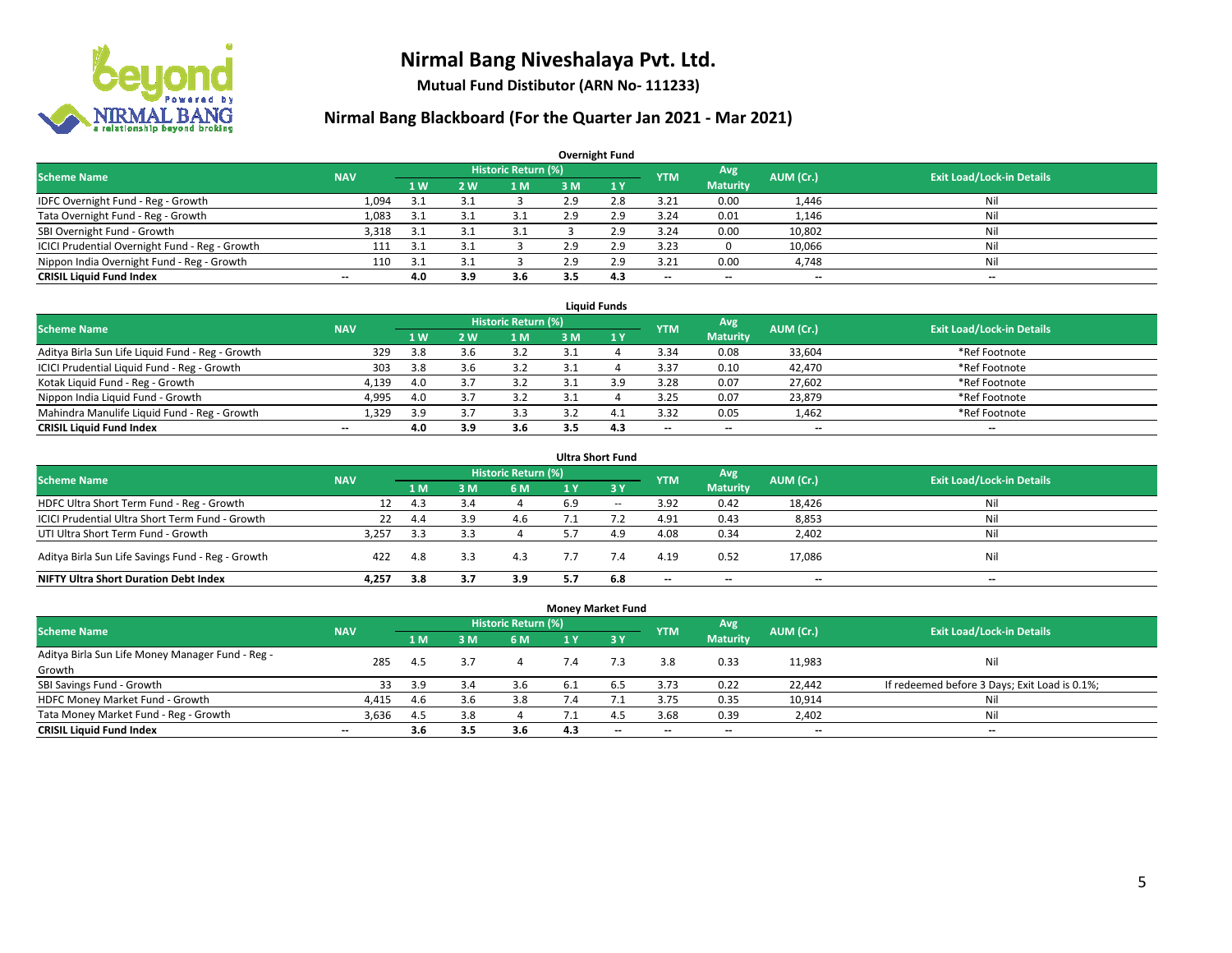

**Mutual Fund Distibutor (ARN No- 111233)**

| <b>Short Term Fund</b>                           |            |    |                |     |                     |                |     |            |                  |           |                                  |  |  |  |
|--------------------------------------------------|------------|----|----------------|-----|---------------------|----------------|-----|------------|------------------|-----------|----------------------------------|--|--|--|
| <b>Scheme Name</b>                               | <b>NAV</b> |    |                |     | Historic Return (%) |                |     | <b>YTM</b> | Avg <sup>1</sup> | AUM (Cr.) | <b>Exit Load/Lock-in Details</b> |  |  |  |
|                                                  |            |    | 1 <sub>M</sub> | 3 M | 6 M                 |                |     |            | <b>Maturity</b>  |           |                                  |  |  |  |
| HDFC Short Term Debt Fund - Growth               |            | 25 |                | 0.8 | 5.3                 |                | 8.7 | 5.62       | 3.01             | 17,398    | Ni                               |  |  |  |
| Nippon India Short Term Fund - Growth            |            | 41 | -8.7           | 1 Q | 5.7                 | Q <sub>7</sub> | 7.8 | 5.61       | 2.34             | 8,565     | Ni                               |  |  |  |
| <b>ICICI Prudential Short Term Fund - Growth</b> |            | 46 | 6.0            |     |                     |                | 8.3 | 5.11       | 2.40             | 23,715    | Nil                              |  |  |  |

| <b>Low Duration Fund</b>                     |            |     |    |                      |                 |  |            |      |           |                                  |  |  |  |  |
|----------------------------------------------|------------|-----|----|----------------------|-----------------|--|------------|------|-----------|----------------------------------|--|--|--|--|
| <b>Scheme Name</b>                           | <b>NAV</b> |     |    | Historic Return (%)' |                 |  | <b>YTM</b> | Avg  | AUM (Cr.) | <b>Exit Load/Lock-in Details</b> |  |  |  |  |
|                                              |            | 1 M | ١M | 6 M                  | <b>Maturity</b> |  |            |      |           |                                  |  |  |  |  |
| <b>HDFC Low Duration Fund - Growth</b>       | 45         |     |    | 5.2                  | 8.6             |  | 4.75       | 1.91 | 25,094    | Nil                              |  |  |  |  |
| ICICI Prudential Savings Fund - Reg - Growth | 416        |     |    | 52                   | a ว             |  | 4.46       | 2.22 | 28,464    | Nil                              |  |  |  |  |
| Kotak Low Duration Fund - Std - Growth       | 2,625      | 3.8 |    |                      |                 |  | 4.58       | 1.23 | 13.761    | Nil                              |  |  |  |  |

| <b>Banking &amp; PSU Bond Funds</b>                 |            |    |      |        |                     |      |        |            |                 |           |                                  |  |  |  |
|-----------------------------------------------------|------------|----|------|--------|---------------------|------|--------|------------|-----------------|-----------|----------------------------------|--|--|--|
| <b>Scheme Name</b>                                  | <b>NAV</b> |    |      |        | Historic Return (%) |      |        | <b>YTM</b> | Avg             | AUM (Cr.) | <b>Exit Load/Lock-in Details</b> |  |  |  |
|                                                     |            |    | 1 M  | . M    | <b>6M</b>           |      |        |            | <b>Maturity</b> |           |                                  |  |  |  |
| HDFC Banking and PSU Debt Fund - Reg - Growth       |            | 18 | 6.9  |        | 5.3                 |      | 8.4    | 5.60       | 3.13            | 10,364    | Nil                              |  |  |  |
| Tata Banking & PSU Debt Fund - Reg - Growth         |            |    | 5.0  | $-1$   |                     |      | $\sim$ | 5.54       | 3.49            | 686       | Nil                              |  |  |  |
| Kotak Banking and PSU Debt Fund - Reg - Growth      |            | 50 |      | $-0.5$ | 4.8                 | 10.5 | 8.8    | 5.54       | 3.46            | 10.841    | Nil                              |  |  |  |
| Nippon India Banking & PSU Debt Fund - Reg - Growth |            | 16 | 10.8 | 0.6    |                     |      | 8.8    | 5.27       | 3.24            | 7,208     | Nil                              |  |  |  |

| <b>Corporate Bond Funds</b>                         |            |    |      |        |                            |      |       |            |                 |           |                                  |  |  |  |
|-----------------------------------------------------|------------|----|------|--------|----------------------------|------|-------|------------|-----------------|-----------|----------------------------------|--|--|--|
| <b>Scheme Name</b>                                  | <b>NAV</b> |    |      |        | <b>Historic Return (%)</b> |      |       | <b>YTM</b> | Avg             | AUM (Cr.) | <b>Exit Load/Lock-in Details</b> |  |  |  |
|                                                     |            |    | 1 M  | M      | 6 M                        | 1 Y  | 73 Y  |            | <b>Maturity</b> |           |                                  |  |  |  |
| ICICI Prudential Corporate Bond Fund - Reg - Growth |            | 23 |      |        |                            | 10.9 | 8.5   | 4.94       | 2.97            | 19,676    | Nil                              |  |  |  |
| IDFC Corporate Bond Fund - Reg - Growth             |            | 15 | 11.0 | $-0.1$ |                            | 12.7 | 8.2   | 5.56       | 2.98            | 22,810    | Nil                              |  |  |  |
| HDFC Corporate Bond Fund - Growth                   |            | 25 | 10.5 | 0.1    | 5.6                        | 11.5 |       | 5.61       | 4.26            | 29,251    | Nil                              |  |  |  |
| UTI Corporate Bond Fund - Reg - Growth              |            |    | -8.5 | 0.1    |                            | 10.7 | $- -$ | 5.25       | 2.11            | 3,470     | Nil                              |  |  |  |

| Credit Risk Fund                           |            |    |                   |     |                            |      |                               |            |                        |           |                                                                       |  |
|--------------------------------------------|------------|----|-------------------|-----|----------------------------|------|-------------------------------|------------|------------------------|-----------|-----------------------------------------------------------------------|--|
| <b>Scheme Name</b>                         | <b>NAV</b> |    |                   |     | <b>Historic Return (%)</b> |      |                               | <b>YTM</b> | Avg<br><b>Maturity</b> | AUM (Cr.) | <b>Exit Load/Lock-in Details</b>                                      |  |
|                                            |            |    | $\overline{A}$ M/ | : M | 6 M                        | 1 Y  | $\overline{3}$ $\overline{Y}$ |            |                        |           |                                                                       |  |
| ICICI Prudential Credit Risk Fund - Growth |            | 24 |                   | 3.8 | 7.3                        | 10.5 | 8.4                           | 7.54       | 1.85                   | 7,117     | If redeemed before 1 Year; Exit Load is 1%;                           |  |
| HDFC Credit Risk Debt Fund - Reg - Growth  |            | 18 |                   |     | 10.2                       |      | 8.3                           | 7.94       | 2.44                   | 6,996     | If redeemed before 12 Month; Exit Load is 1%; If redeemed bet. 12     |  |
|                                            |            |    | 8.1               |     |                            |      |                               |            |                        |           | Month to 18 Month; Exit Load is 0.5%;                                 |  |
|                                            |            |    |                   |     |                            |      |                               |            |                        |           | If redeemed before 12 Month; Exit Load is 3%; If redeemed bet. 12     |  |
| SBI Credit Risk Fund - Growth              |            | 34 | 6.4               |     | 6.9                        | 10.2 |                               | 6.96       | 1.75                   |           | 3,589 Month to 24 Month; Exit Load is 1.5%; If redeemed bet. 24 Month |  |
|                                            |            |    |                   |     |                            |      |                               |            |                        |           | to 36 Month; Exit Load is 0.75%;                                      |  |